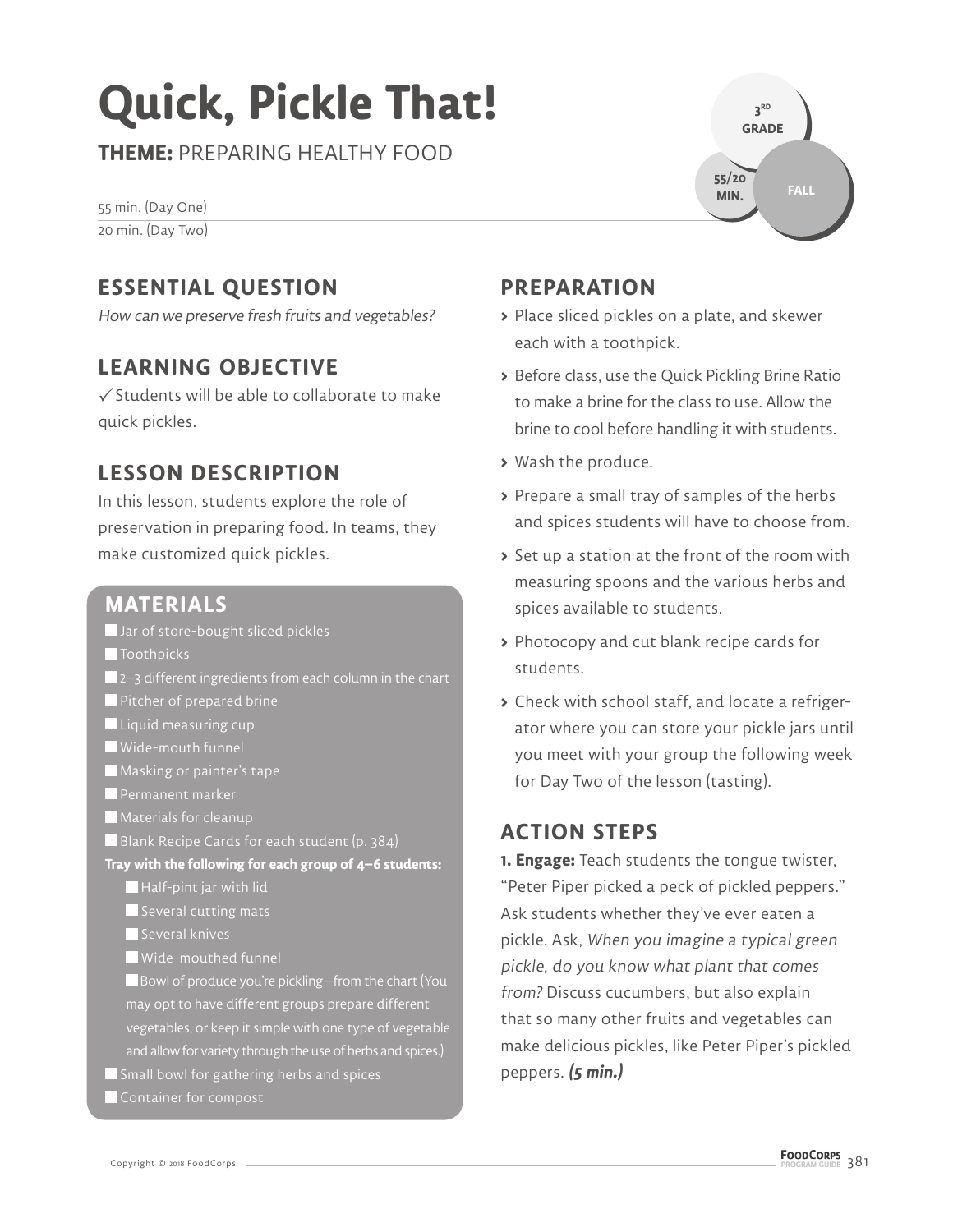Quick Pickling Brine Ratio<sup>\*</sup>

- 1 cup vinegar
- 1 cup water
- 1 Tbsp salt

\*Adjust the amounts assuming each half-pint jar will need<br>approximately a  $1/2$  cup of brine. Combine ingredients in a<br>saucepan over high heat and bring to a boil. Stir the liquid<br>so the salt dissolves.

#### **POSSIBLE PICKLE INGREDIENTS**

#### **Produce**

#### • Cucumbers **Vinegar**

- Zucchini
- Summer squash White vinegar
- Green beans
- Sweet peppers
- Carrots
- Strawberries
- Rhubarb
- Radishes
- Turnips
- **(1-to-1 ratio with water)** Dill flower heads • Apple cider vinegar
- - Rice vinegar
		-
- Honey • Coriander seeds

 and seeds • Rosemary • Thyme

**Herbs and Seasoning**

- Turmeric
- Paprika
- Garlic cloves

**2. Pickle Tasting:** Give each student a pickle slice on a toothpick, and have him or her taste it. Ask students to describe how pickles taste and if they know what ingredients give pickles their taste. Explain, For as long as humans have been eating food, they've found ways to preserve. Preserving means to make something last longer. For example, berries only grow for a few months in the summer, so people make jam as a way to enjoy the flavor all year long. Pickles are the same. We add vinegar or salt to foods as a way to make them last longer. Pickling foods first began as another way to preserve the summer harvest. Introduce the vegetable you'll be using in class. **(5 min.)**

**3. Explain the Activity:** Tell students that today they're going to make pickles. Explain that they'll get to decide in groups what ingredients to use,

and then they'll taste all the different pickles during the next class. Pass a sample of the various herbs and spices around the circle for students to smell, naming each one and having students repeat the name. Explain that in groups they'll decide on their flavors, chop their vegetables, and add all the ingredients to their jar. Explain that you'll then come around to help them fill their jar almost to the top with brine. Show them the brining liquid, explaining that it's equal parts water and vinegar with some dissolved salt. **(5 min.)**

**4. Wash Hands Break!** Remind students about the importance of cleanliness while cooking and preserving food. **(5 min.)**

### **5. Knife Skills Demonstration (5–10 min.)**

**6. Deciding on Flavors:** Split the class into groups of 4–6, and have them discuss and determine which seasoning they'd like to add to their pickles. **(5 min.)**

**7. Making Pickles:** Pass out trays with supplies to each group. Supervise students while they're cutting vegetables. While teams are chopping, have one team member from each group come up and shop for the flavoring ingredients. Emphasize that they should take no more than 2 teaspoons of spices and no more than 1 tablespoon of fresh herbs. Once students have packed vegetables, herbs, and spices into their jar, move through the room, pouring the brine over the contents, leaving ¼ inch of room at the top of the jar. Have students seal the jars, and use a permanent marker to write their team name and the date on masking tape to label their jar. **(10 min.)**

**8. Writing the Recipe:** Have students clean up. Pass out recipe cards. Have them write a list of the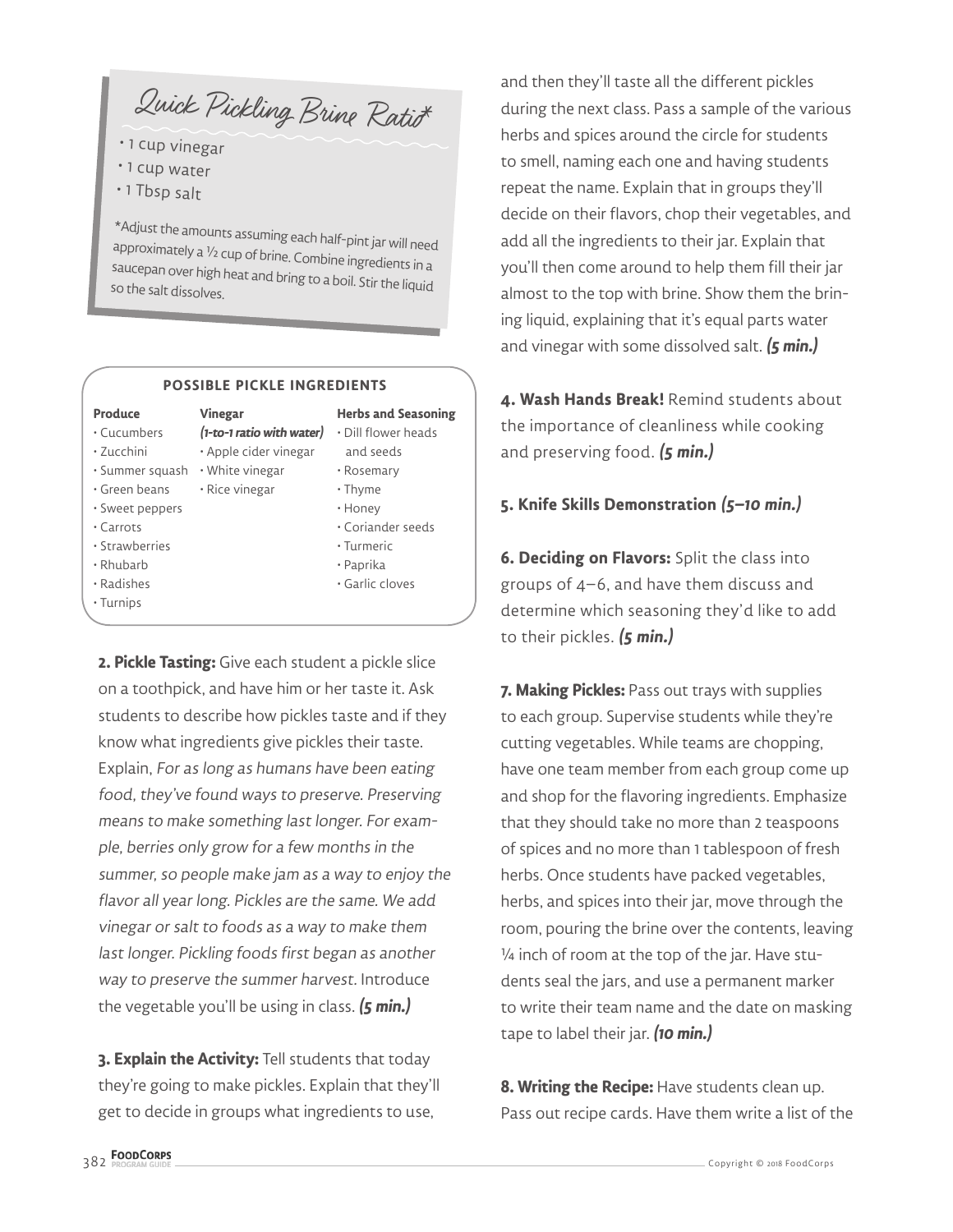ingredients they used. Next, as a class, review the directions for making quick pickles. Explain, These are also called refrigerator pickles because they must be kept in the fridge, which is where I'll keep them until I see you next! **(10 min.)**

### **REFLECTION**

Have students discuss the following questions in small groups, then share with the class: **(5 min.)**

- How do you pickle something?
- Why do people pickle foods?
- What makes pickles a healthy food?
- How did your group decide what to put in your pickle jar?

### **ADAPTATIONS**

**Follow-Up:** Next class, have each group share what type of pickles they made. Then have a smorgasbord of pickles to try. Students can use toothpicks to test pickles from each jar. You may want to bring plain crackers as a palate cleanser between pickle tastings. It should take about one week for the pickles to ferment. Remember to eat the pickles within two to three weeks after making them. Also, children who are at high risk for food-borne illnesses (those with compromised immune systems) should eat refrigerator pickles within the fresh food guideline time frame of three days.

**Garden Setting:** Have teams of students harvest the summer fruits and herbs from the garden to make your quick pickles.

### **ACADEMIC CONNECTIONS**

English Language Arts Common Core State **Standards** 

### **CCSS.ELA-LITERACY.L.3.5**

Demonstrate understanding of figurative language, word relationships and nuances in word meanings.

#### **CCSS.ELA-LITERACY.L.3.5.B**

Identify real-life connections between words and their use (e.g., describe people who are friendly or helpful).